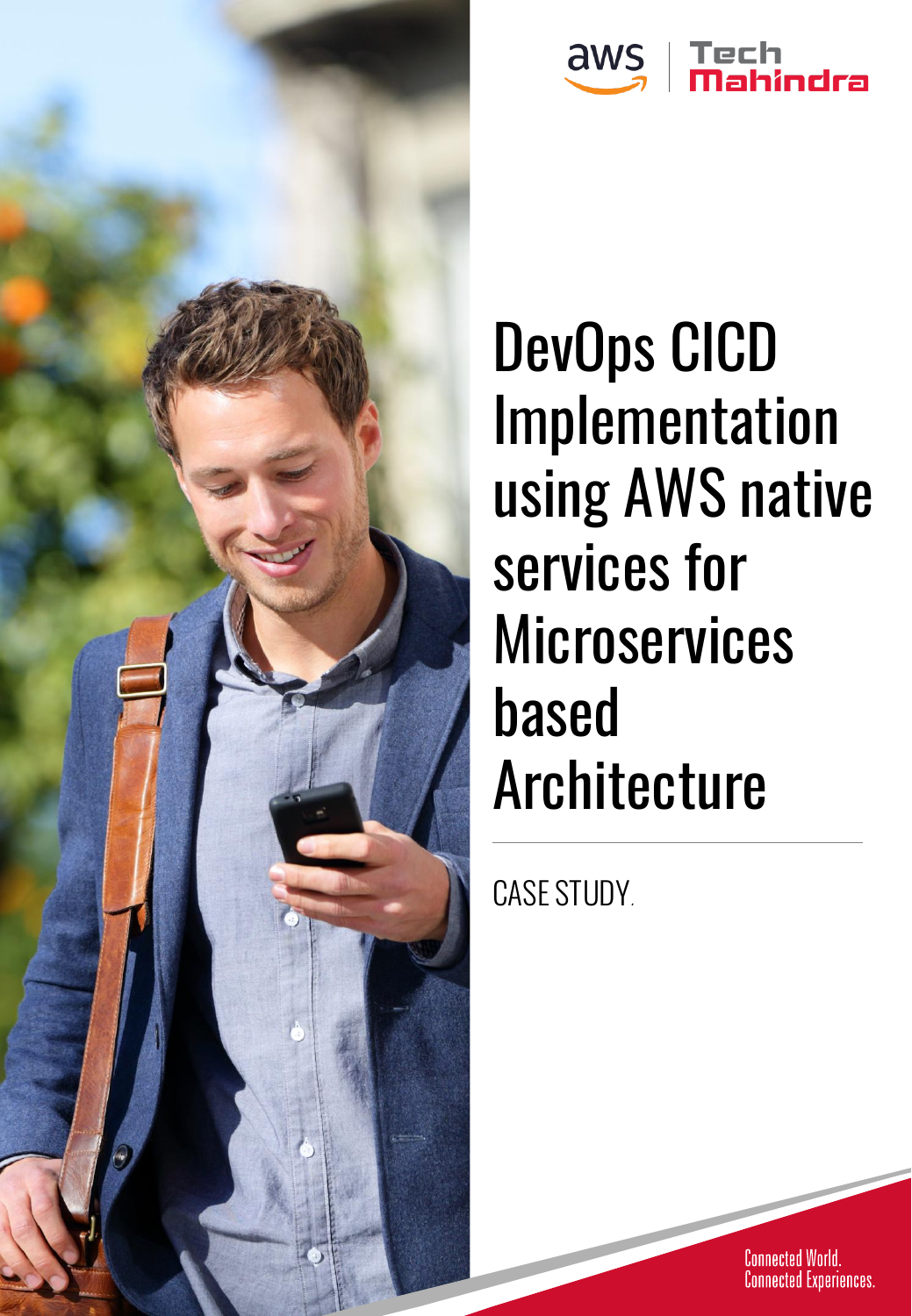As cloud becomes all-pervasive across businesses around the world, a leading new generation telecommunications company wanted to leverage on the cloud-native capabilities to build a robust ecosystem to manage their applications. Tech Mahindra's PaaS cloud offerings helped the telecom company maintain high availability and reliability while reducing operational overhead and increasing time to work on delivering stellar products and services.

## CLIENT BACKGROUND

Our customer is a new generation telecom company with approximately 20000 employees, serving millions of customers across the world, and empowering people, companies, and societies to always stay in touch with everything that matters.

Their customer information management (CIM) platform consisted of monolithic applications hosted in a data center in Sweden. The customer wanted to collaborate with Tech Mahindra to design a futuristic solution that would eradicate existing architecture reliability and performance issues.

# **CHALLENGE**

The customer's legacy platform was difficult to scale based on their growing userbase. This resulted in tedious manual deployment for new releases causing huge downtime for maintenance.



#### Tightly Coupled Architecture

Increased blast radius due to the tightly coupled architecture, where an issue in one component could take down the entire system



#### Manual Deployment for New Releases

More downtime due to the increase in maintenance cycles



## Huge Third-Party License Costs Dependency on costly, third-party licensed applications



#### Reliability and Performance Issues

Large monolithic applications having reliability and performance issues

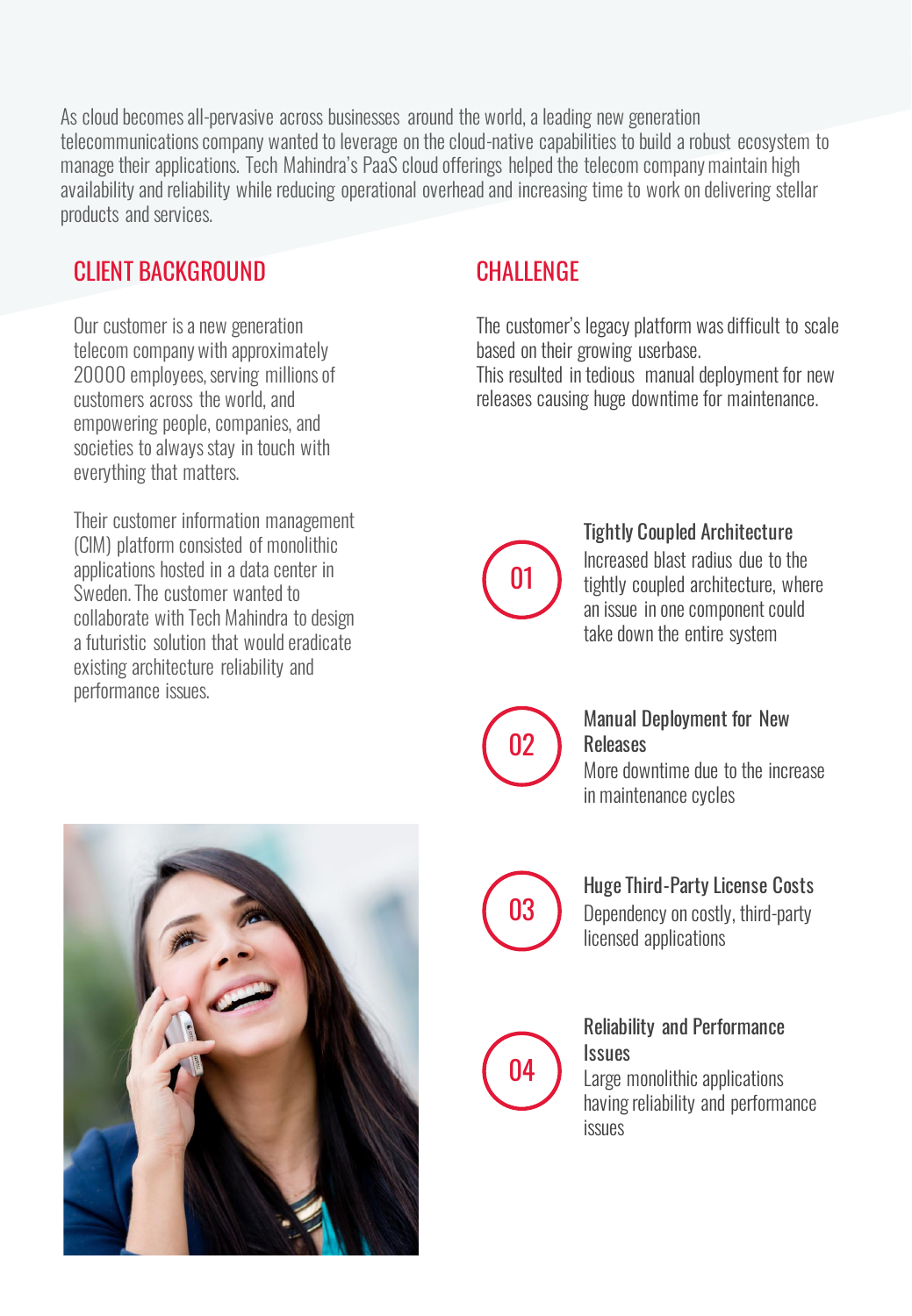## SOLUTION PROVIDED

Tech Mahindra re-architected CIM platform using microservices framework and continuous integration and continuous deployment (CICD) process has been established for microservices oriented architecture.

We defined loosely coupled architecture with microservices to reduce the blast radius and provided the ability to scale each component independently. We greatly improved the availability and reliability of the application leveraging Amazon Web Services (AWS), which included AWS ALB, Auto Scaling, and AWS Relational Database Service.

AWS Code Pipeline - CICD Orchestration AWS Code build - Maven and Docker build Amazon S3 - Build Artifacts Repository Amazon ECR - Private Docker Repository AWS Fargate - Microservices Deployment AWS IAM Roles - Secure service to service communication GitHub - Source Code Repository

Terraform - Infrastructure Deployment

## DevOps leveraging Cloud Native Services:

- Automated deployment of microservices as a docker container in AWS Fargate using webhooks.
- **EXECT AWS Code Pipeline to orchestrate release and** deployment process for the customer.
- **EXECTED EXECTED SIGNAL EXECTED** Source code repository, AWS CodeBuild for building application files and to Dockerize the built-in application as Docker containers
- Amazon S3 used to store build artefacts and Amazon ECR for storing the Docker images.
- **EXECT** AWS Code Pipeline directly integrates with AWS Fargate thus making deployments simpler.
- **EXEC** Templates are defined to set up the infrastructure and build pipeline using Terraform and AWS CLI

# Business Impact

- **EXECUTE:** Significant performance improvement as the application was designed to use load balancing and caching techniques.
- Compliance and risk measures are addressed at scale using AWS best practices.
- **E** Fully automated release and deployment process providing faster time to market.
- **EXECT** Highly available solution with zero downtime deployment strategy.
- **EXECTE:** Independent microservices development, granular compute resource allocation and reusability.



# High Level Deployment Model